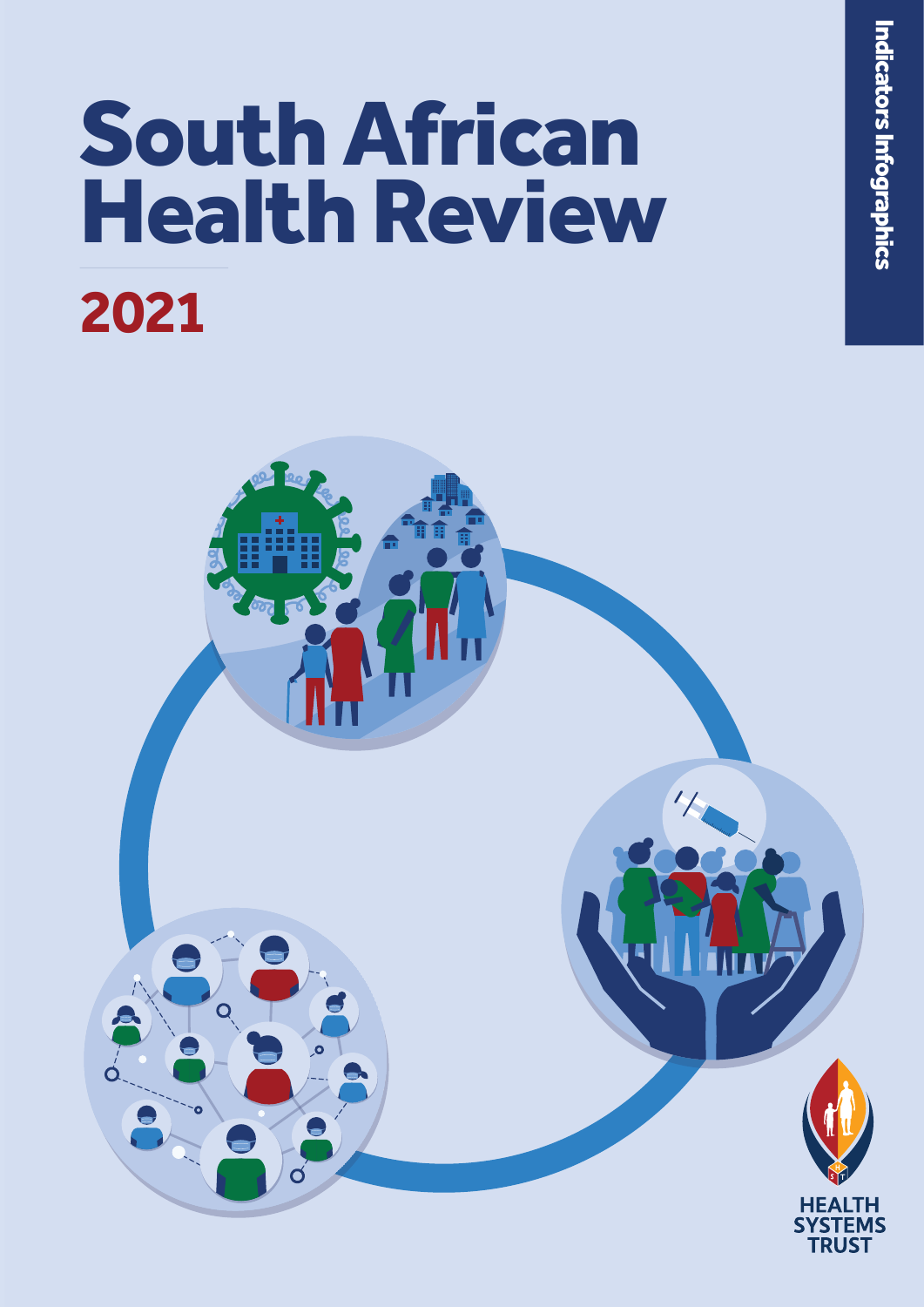

## THE PANDEMIC HAS COMPROMISED YEARS OF PROGRESS IN PROVIDING TB SERVICES

#### Disruptions due to COVID-19 have caused a decrease in testing and treatment.



فيناها والمناط والمناطن



TB treatment dropped significantly after the first lockdown in March 2020 and again during the peak of the second wave.

Level 5 restrictions resulted in a 48% average weekly decrease in TB GeneXpert testing and a 33% decrease in the number of positive TB diagnoses.

**The impact of COVID-19 on TB must be measured so that steps can be taken to reverse any setbacks.** 



# COVID-19 HAS HAD A NEGATIVE IMPACT ON HIV TESTING AND ANTIRETROVIRAL TREATMENT (ART) COUNTRYWIDE

Initiation of ART was heavily affected during the 2020 lockdown. There was also a dramatic decrease in patients remaining on ART at the end of each month, with only a modest recovery thereafter.



B *South African Health Review 2021*

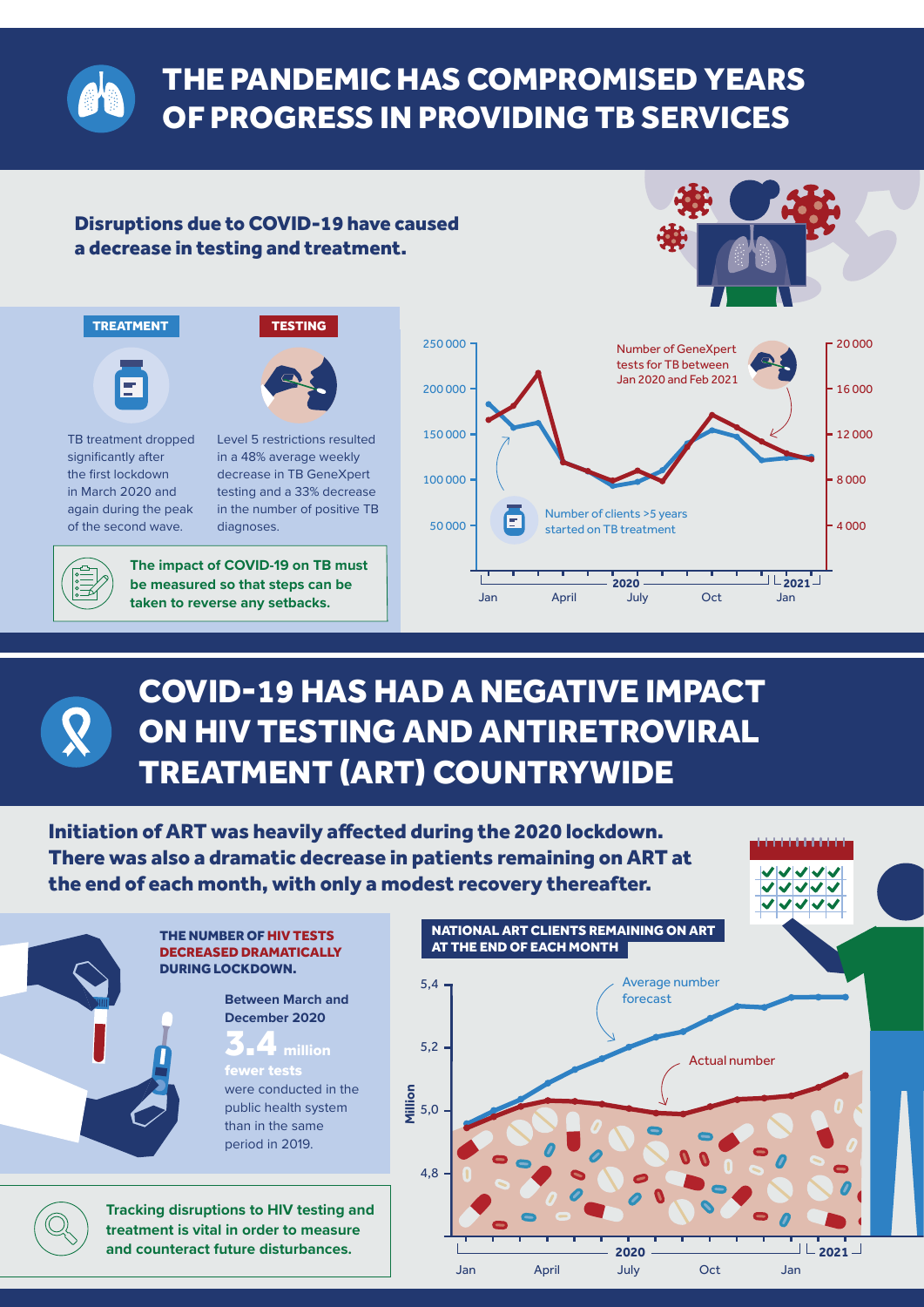# VACCINE HESITANCY IS A STUMBLING BLOCK IN THE ROLL-OUT OF VACCINATIONS

As of 6 January 2022, only 39.5% of the adult population were fully vaccinated, with the largest number of the unvaccinated being in the 18-34-year age group.



WOMEN'S AND GIRLS' ACCESS TO HEALTH SERVICES HAS DECREASED DURING THE LOCKDOWN PERIODS

# **ACCESS TO**

#### **ANTENATAL VISITS**

A reduction in the number of antenatal visits before 20 weeks' gestation in some provinces was demonstrated.

#### **CHILD MARRIAGE**

School closures have been cited as a cause of the spike in child marriage.

COVID-19 **VACCINATIONS** 

#### **INSTITUTIONAL MATERNAL MORTALITY RATIO (iMMR)**

The ratio dropped below 100 per 100 000 live births for the first time in 2019; however it has now increased from 88 in 2019/20 to 120 in 2020/21.

**CONTRACEPTIVES**

In all provinces apart from Limpopo, a reduction in the number of contraceptives supplied was noted.

#### **TEENAGE PREGNANCY**

Since the start of the COVID-19 pandemic there has been a 60% increase in the number of children born to teenage mothers.

#### **GENDER-BASED VIOLENCE**

School closures and the level 5 national lockdown resulted in an increase in cases of gender-based violence country-wide.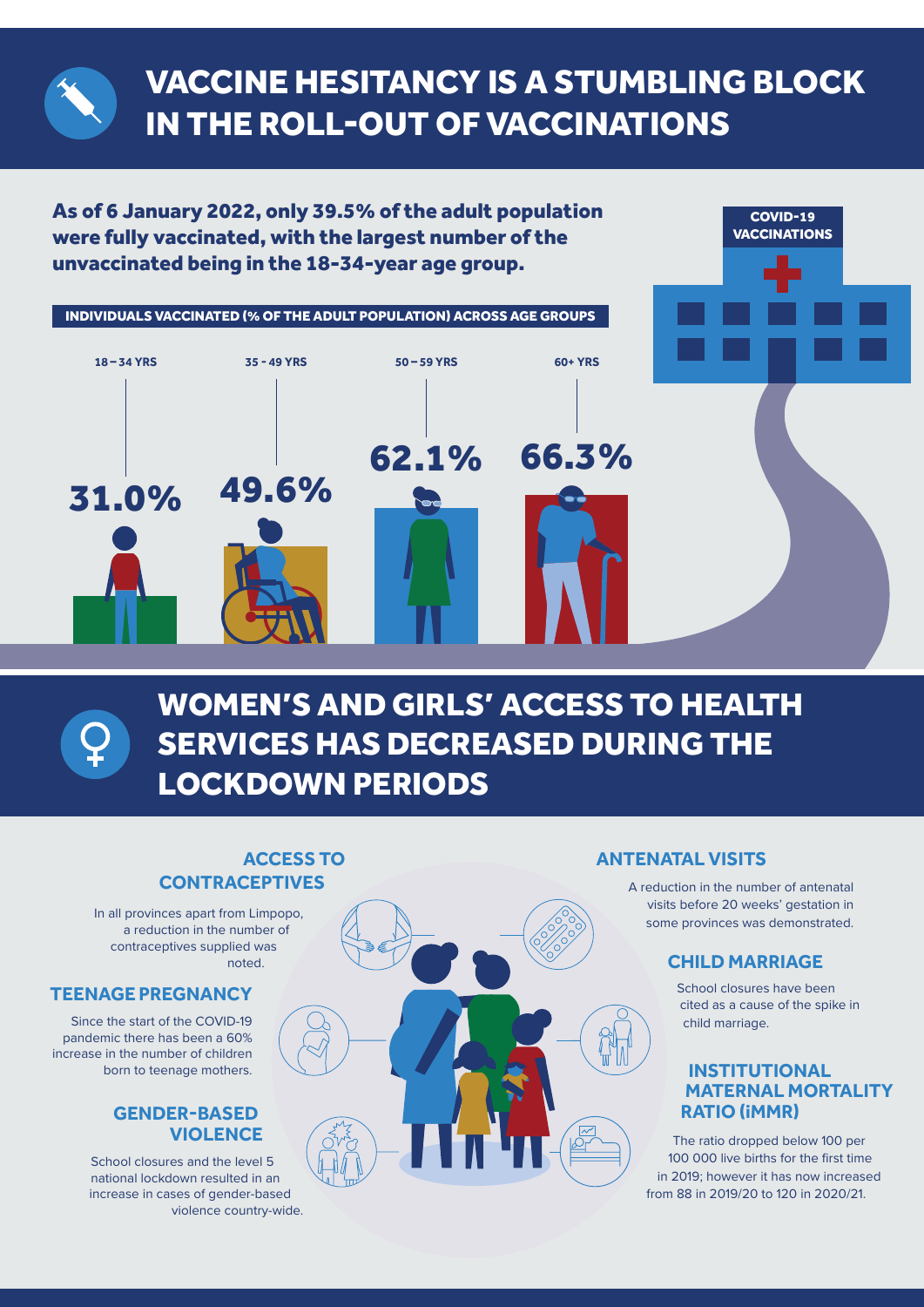

# THE IMPACT OF COVID-19 ON CHILD HEALTH IS ANTICIPATED TO BE SIGNIFICANT

#### During the pandemic, case fatality rates for children under 5 years showed concerning increases for:



#### **This may be attributed to:**

- late presentation to health facilities
- resource diversion
- undiagnosed COVID-19 in children
- less care-seeking, resulting in a greater proportion of serious cases presenting

#### Even before COVID-19 there were notable gaps in immunisation coverage, which worsened during the pandemic.





**SA's coverage has remained well below the Global Vaccine Action Plan 2020 target of 90%.**

#### PRIMARY HEALTH CARE (PHC) UTILISATION DROPPED SIGNIFICANTLY DURING THE COVID-19 PANDEMIC 6.25 Overall, the pandemic period saw a decrease in access to health services, willingness to seek medical attention and patient day equivalents countrywide. PHC UTILISATION RATE , JAN 2020 - MAR 2021 90  $\Gamma$  3.5 Under age 5 Among the population dependent on the public sector, 23% reported not seeking<br>23% acute care when needed. 3.0 60  $\langle\!\langle\!\langle\zeta$  $\left\langle\!\left\langle \right\rangle\!\right\rangle$ 巛 巛 2.5  $.2.0$ 30  $\cdot$  1.5 General population **2020 2021** Jan April July Oct Jan D *South African Health Review 2021*